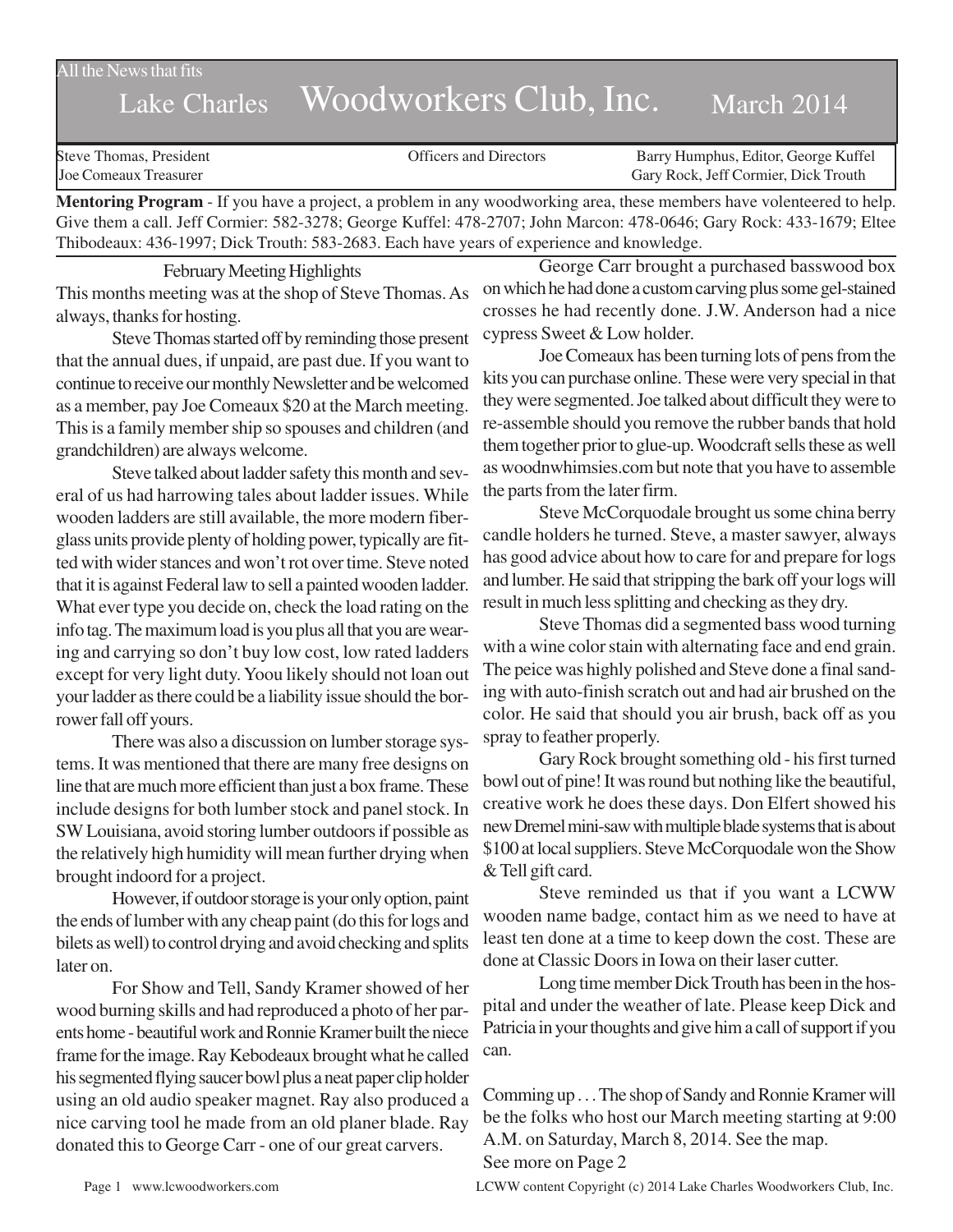#### Annual LCWW Board of Directors Meeting

The Lake Charles Woodworkers holds an annual meeting of it's board members. The meeting is open to all members and is generally held in February of each year. Call to order was by Steve Thomas, President and beginning discussion at 11:00 A.M. at his shop.

1. Attending: Steve Thomas, President, Joe Comeaux, Treasurer, Barry Humphus, Jeff Cormier, George Kuffel, John Marcon, and Gary Rock.

2. Approval of the last meeting minuets: Motion to approve the last minutes was moved by Barry Humphus and seconded by John Marcon. The vote to approve the last Board meeting minuets was unanimous.

3. Old Business. There was no old business.

4. New Business. Teasurer Joe Comeaux discussed the idea of having Steve Thomas be a signer on the LCWW checking account at Jeff Davis Bank. Joe Comeaux moved that Steve Thomas be added as a signer on the checking account and Barry Humphus be dropped from this duty. The motion was seconded by Jeff Cormier. The vote to approve this change was unanimous. Barry Humphus will provide a copy of the minuets approving the change to Joe Comeaux and Steve Thomas so that the change may be done by Jeff Davis Bank.

Joe Comeaux discussed some of the difficultly with being both the Treasurer and Recording Secretary. Steve Thomas moved that Barry Humphus be appointed as the officer as Recording Secretary. The motion was seconded by Gary Rock. The vote to approve this change in officers was unanimous. Barry Humphus will continue to take minuets at each regular meeting as Recording Secretary as needed.

Treasurer Joe Comeaux discussed the need to annually have members sign a liability waiver rather than just when the member joins. The later has caused some issues with some members not signing the waiver when they joined and others leaving the LCWW and re-joining at a later date and not signing the waiver. Having a form signed by each member each year will allow the Treasurer to better track memberships and account for annual dues. Barry Humphus moved to adopt such a form and annually have members sign a waiver document. The motion was seconded by George Kuffel. The motion carried.

A general discussion was held about future meeting demonstrations and consideration of past demonstrations during meetings particularly tool demonstrations and tool use (tied into safety issues). Some possibilities are turning, scroll saw, simple table saw (e.g., cove cutting), tool sharpening, Google Sketch software demo, AutoCAD demo (possibly by member Don Elfert). Barry suggested that he may be able to get someone from the SOWELA drafting department to do an AutoCAD demonstration. A discussion was made about variations on safety discussions such as showing safety videos. Joe said that he had a projector that could be used with a computer and source media from YouTube, SWLA Safety Council and other places were discussed.

Barry Humphus mentioned that he needed the final financial report from Sandy Kramer or Joe Comeaux so that this could be published in a future newsletter as required by the LCWW .

Steve Thomas noted that  $2014$  is the  $25<sup>th</sup>$  year of the existence of the LCWW and that at the next meeting, he would ask for ideas about how we could celebrate this and honor members.

There being no further business, Steve Thomas asked for a motion to adjourn. Jeff Cormier motioned to adjourn and George Kuffel seconded. The motion carried and the meeting ended a 12:30 P.M.

### Half Lap Joints

A half-lap joint consists of two workpieces reduced to half of their thickness where they lap over each other. This provides a face-grain-to-face-grain joint with plenty of gluing surface. Simple butt joints, on the other hand, rely on an end-grain-toedge-grain bond that can break easily. Even a dowel-reinforced butt joint won't prove as strong as a half-lap.

Half-lap joints do reveal end grain on both sides of the joint, so avoid using the joint where such an appearance proves objectionable. We often use half-laps for shop-cabinet door frames, workbench leg frames, outdoor furniture, and internal web frames for furniture such as dressers.

You need only a tablesaw or radial-arm saw to make a half-lap. We prefer to use a dado set for fast and smooth results. However, you can do half-lap joints using a bandsaw.

If you don't own a dado set that will cleanly shear cross grain and leave the sawn surface smooth and flat, I suggest you use a router table outfitted with a straight bit. Here, we show how to make corner- and T-joints with a tablesaw, but you easily can adapt these techniques to your radial-arm saw or router table.

Install your complete dado set so you get the widest cut possible with it (typically 13/16). Raise the blade above the table (exact height isn't important yet). Adjust your rip fence so one edge of your workpiece butts against the fence and the opposite edge aligns with the side of the dado set farthest from the fence (as shown in the illustration).

If all of your workpieces are of the same width, you can leave your fence at one position for all of the cuts. If you're working with pieces of different widths, keep in mind that you use a workpiece's adjoining piece to set the fence for its half-lap cut. For example, with a door frame use the horizontal workpieces (the rails) to set the fence for the cuts in the vertical workpieces (the stiles), and vice versa.

Set the cutting depth of the dado set so it removes precisely one-half of the workpiece thickness. Test your cutting depth with two pieces of scrap stock of the same thick

#### Continues on Page 3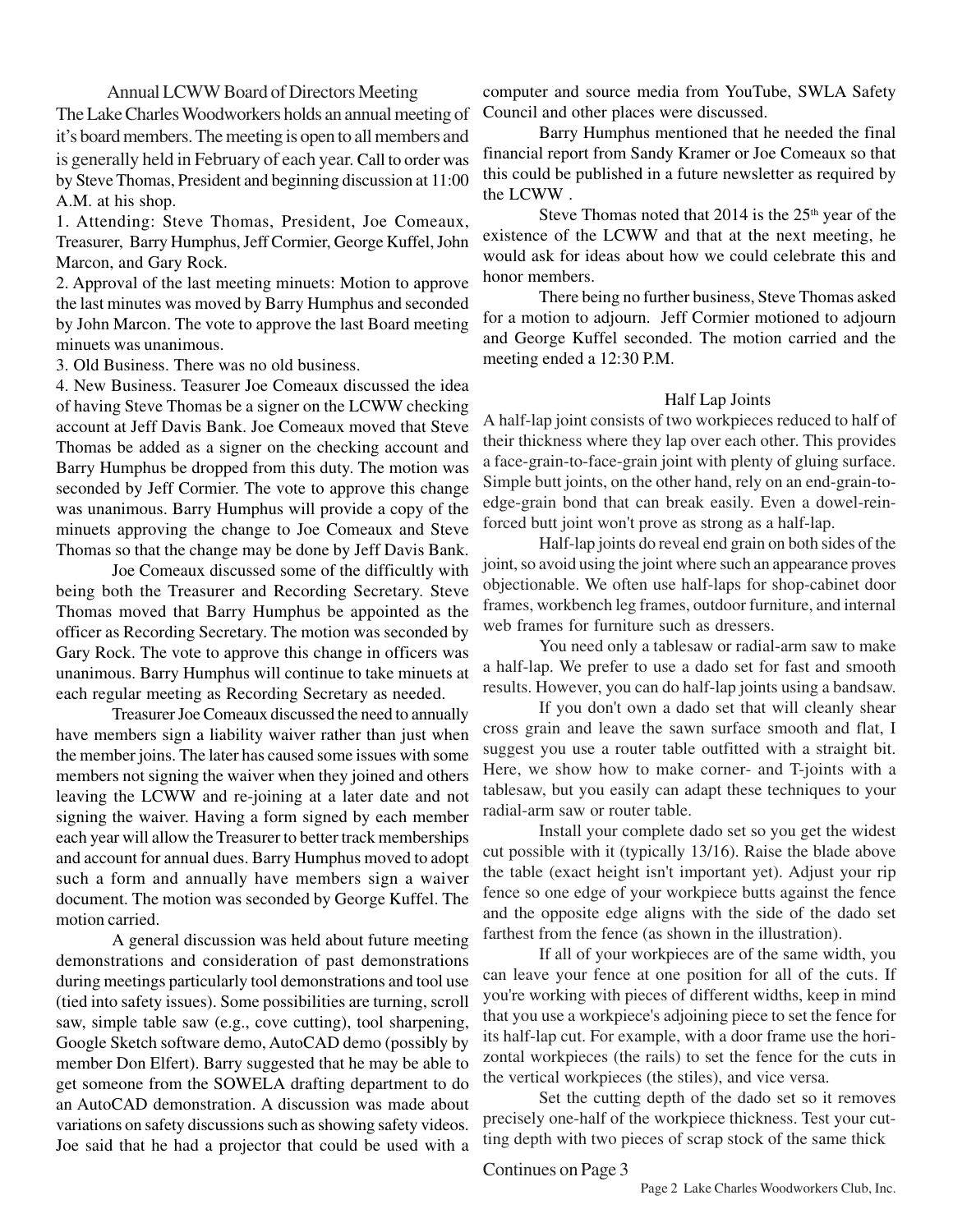#### Continued from Page 2

ness as your workpieces. After cutting the scrap pieces, lay them on a flat surface and align them. The top and bottom faces should be flush.

Mark the face sides of your workpieces so you don't get them confused. Keep in mind that you need to place the face side of one piece up, and the face side of the adjoining piece down, during this step.

Set your miter gauge for a square cut, and attach an auxiliary wooden fence to it. The auxiliary fence should come to within 1/2" of butting against the rip fence.

Now, position the workpiece with an edge against the auxiliary fence and an end butted against the rip fence. Turn on the saw, hold the workpiece firmly against the auxiliary fence, and pass the workpiece over the dado set. Make successive passes to complete the half-lap cut.

To clamp the joint, first apply wood glue to all mating surfaces. Draw the workpieces together with bar or pipe clamps. Then, bring the glued surfaces tightly together with a small clamp. Place a scrap of wood on the joint faces to protect them from the clamp jaws. From Wood Magazine edited by Barry Humphus.

#### Tight Joint Tricks

Trying to make a sloppy joint fit without throwing the entire project out of whack may be one of the most exasperating challenges in woodworking. Learn to avoid those situations with these simple joinery tips and techniques. For example, with a shoulder plane, you can smooth rabbets right up to the shoulder for cleaner edges and stronger glue joint.

A shoulder plane is one of the hand tools that even power-tool junkies should own because it allows you to finetune the fit of a number of different joints, from mortise-andtenon to breadboard ends.

Machines cut joints fast, but not always accurately. That's the time to bring in hand tools because sanding blocks, chisels, and planes remove wood in thousandths of an inch for a snug joint.

If you don't have a block plane or shoulder plane, don't rush out and buy them—yet. Start simple with a sanding block you can make for pennies using scraps, sandpaper, and sprayadhesive. Then add a good set of bevel-edge bench chisels. As your joinery skills improve, save time by supplementing your sanding blocks with well-honed block and shoulder planes.

The uses of a sanding block include reducing tenon thickness by sanding the cheeks, and make the shoulders even with each other; smooth scoring from tablesaw-cut rabbets or dadoes or stub-tenon grooves for cleaner edges and a stronger glue joint; and adjust half-lap depths to make parts flush. For a curved sanding block to fine-tune coped ends on molding, wrap sand-paper around dowels of different sizes.

Match the grit to the amount of stock to remove-start at 80 grit for removing deep score lines; 120 grit works great zine.

for minor tenon corrections. Then match the block size to the job. For example, plane a scrap block to the thickness of your dado widths; then mount sandpaper to the edge for a sanding block that works the entire dado with each pass. Choose hardwood sanding-block stock that will hold a crisp edge, and attach sandpaper to only one surface, not adjoining faces or edges. That lets you adjust one dimension of a joint without affecting the others. Abrasives on small sanding blocks wear in a hurry, so change paper frequently.

Another useful hand tool to adjust joints is a sharp chisel. You can trim smooth walls and square ends on drilled mortises; on hand-cut dovetails, slice straight lines for clean joints and shave pins to fit the tails; square stopped rabbets. Be sure to hone the bevel and flatten the back for an edge sharp enough to shave the hairs on your arm.

A chisel follows grain as it cuts. For paring cuts with the grain, cut from the opposite direction if you begin to feel the chisel plunge down into the wood. Where that's not an option, hold the chisel perpendicular to the grain and tap it to make 1/16" stop cuts. Then remove the wood between the stops.

Use the widest chisel that fits the joint area you're cutting. To trim the walls of a 2"-wide mortise, for example, two cuts with a 1" or 1-1/2" chisel leave cleaner, straighter lines than four or five cuts with a 1/2"-wide chisel.

With a block plane you can flush-trim edges on parts joined with a machined dovetail; clean up sawn edges to be glued; chamfer tenon ends and panel edges for easy insertion, see photo; clean up cross-grain cuts, such as mitered ends on hand-sawn frame pieces; trim ends or edges that stand proud of an adjacent workpiece; make drawer side edges flush with the drawer front.

Passes on the edge of a scrap block should produce light curls of even thickness from side to side.

The success secret is to check the plane sole for flatness. The best plane works only as well as the sharpness of the blade. (For a good video on how to hone a razor-sharp edge using sandpaper, go to woodmagazine.com/ sharpeningvid.) Test the plane's cutting depth on scrap until each pass takes a consistent, translucently thin curl, see photo. Before tackling a workpiece, practice controlling the plane balanced on the edge or end of a 1/2"-thick practice scrap.

Shoulder planes are great for tuning joints. With blades that cut a hair wider than the plane body, these specialized planes straighten tenon shoulders and shave tenon cheeks with ease. Other uses include smoothing dado, rabbet, and groove bottoms.

You'll often plane cross-grain with this tool, making a razor-sharp blade essential for success. Center the blade on the plane body. Then adjust the cutting depth to make shallow passes with no tear-out. Because it cuts faster than a sanding block, stop frequently to test-fit parts. Edited from Wood Maga-